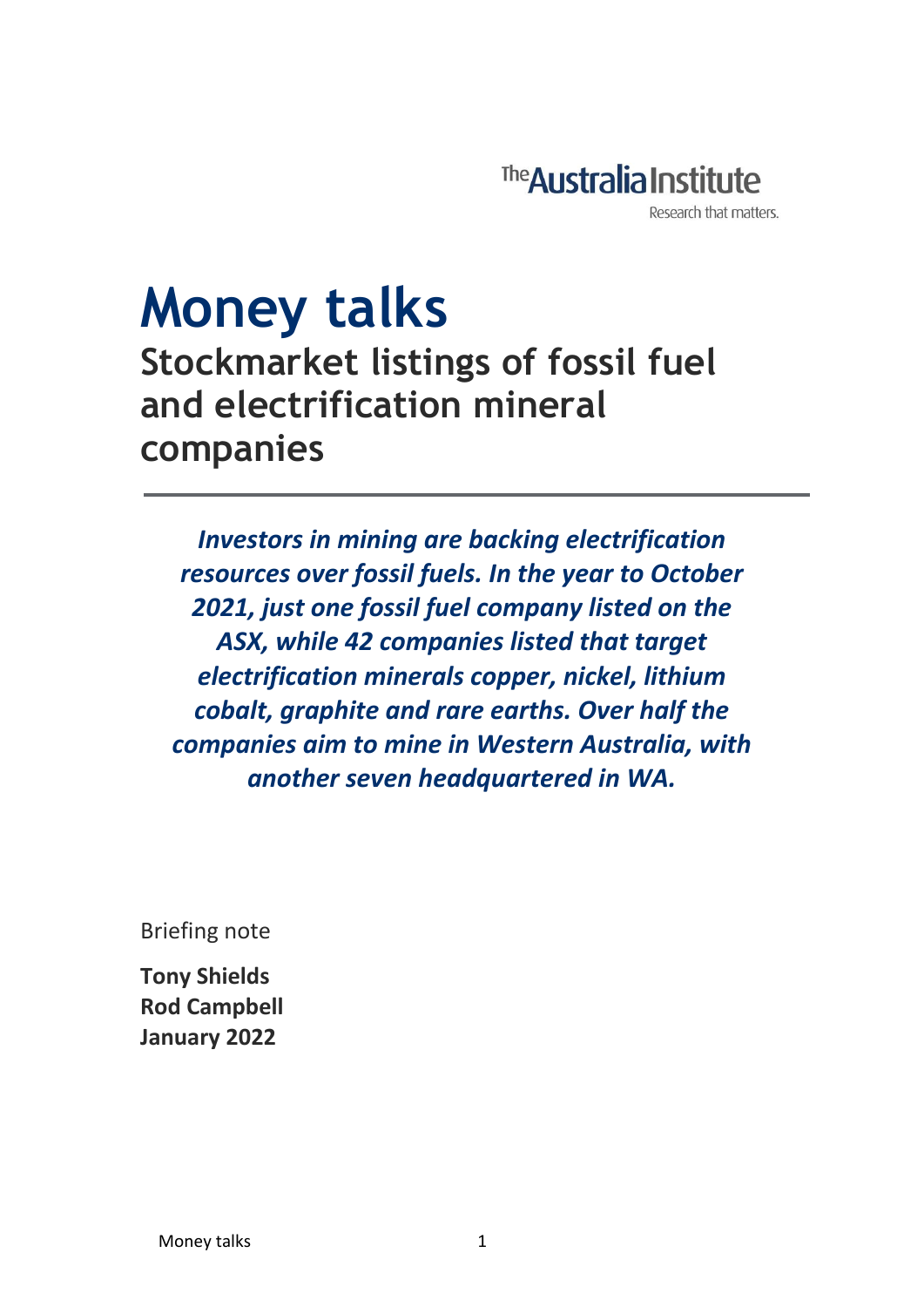### **ABOUT THE AUSTRALIA INSTITUTE**

The Australia Institute is an independent public policy think tank based in Canberra. It is funded by donations from philanthropic trusts and individuals and commissioned research. Since its launch in 1994, the Institute has carried out highly influential research on a broad range of economic, social and environmental issues.

## **OUR PHILOSOPHY**

As we begin the 21st century, new dilemmas confront our society and our planet. Unprecedented levels of consumption co-exist with extreme poverty. Through new technology we are more connected than we have ever been, yet civic engagement is declining. Environmental neglect continues despite heightened ecological awareness. A better balance is urgently needed.

The Australia Institute's directors, staff and supporters represent a broad range of views and priorities. What unites us is a belief that through a combination of research and creativity we can promote new solutions and ways of thinking.

#### **OUR PURPOSE – 'RESEARCH THAT MATTERS'**

The Institute aims to foster informed debate about our culture, our economy and our environment and bring greater accountability to the democratic process. Our goal is to gather, interpret and communicate evidence in order to both diagnose the problems we face and propose new solutions to tackle them.

The Institute is wholly independent and not affiliated with any other organisation. As an Approved Research Institute, donations to its Research Fund are tax deductible for the donor. Anyone wishing to donate can do so via the website at https://www.tai.org.au or by calling the Institute on 02 6130 0530. Our secure and user-friendly website allows donors to make either one-off or regular monthly donations and we encourage everyone who can to donate in this way as it assists our research in the most significant manner.

Level 1, Endeavour House, 1 Franklin St Manuka, ACT 2603 Tel: +61 2 61300530 Email[: mail@australiainstitute.org.au](mailto:mail@australiainstitute.org.au) Website: [www.australiainstitute.org.au](http://www.australiainstitute.org.au/)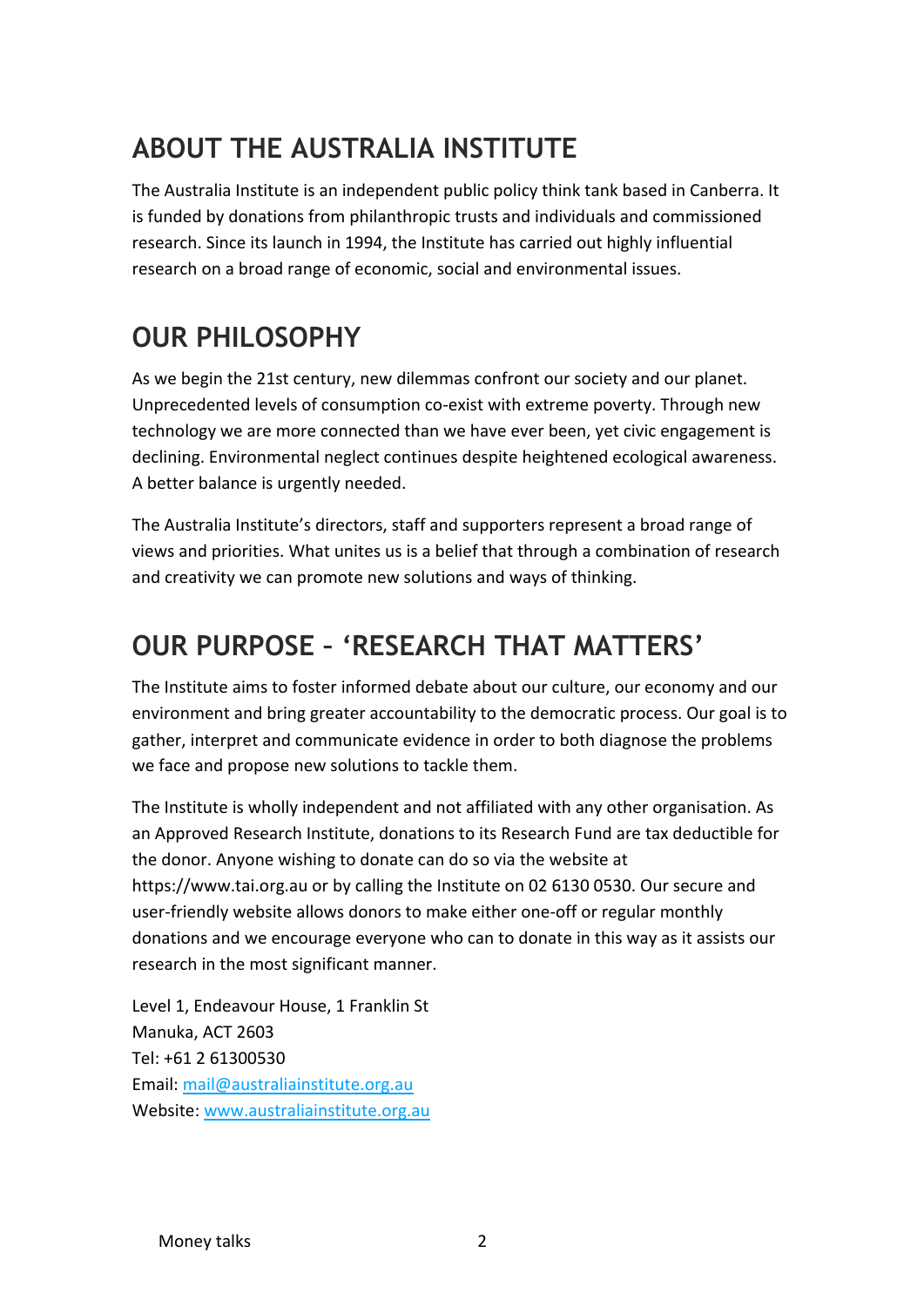#### **INTRODUCTION**

The Australian Government insists that fossil fuels have a bright future and that Australia will continue to explore for and extract them. The Government's Technology Investment Roadmap highlights potential technological advancements that will support fossil fuel production, such as carbon capture and storage (CCS) and hydrogen production.<sup>1</sup>

Investors in Australia's mining sector are betting the government is wrong. Their focus is firmly on companies that produce the minerals that will be in demand if the world moves to replacing fossil fuels with renewable energy and increased electrification eg copper, nickel, lithium, cobalt, graphite, rare earths.

Companies list on the stockmarket to raise capital to fund their operations and increase their profile. Investors purchase shares in those companies if they expect the company to prosper and return money on their investment.

This briefing note tallies up new listings on the Australian Stock Exchange (ASX) over the year to 31 October 2021, comparing how many fossil fuel companies have listed compared to resource companies focused on electrification minerals.

#### **NEW LISTINGS**

In the last twelve months, only one company has listed on the (ASX) that is focused on fossil fuels, while forty-two have listed that are focused on developing electrification minerals.

The single fossil fuel focused company is Tamboran Resources (listed July 2021) focused on gas fracking projects in the Northern Territory.<sup>2</sup>

Table 1 lists the forty-two electrification minerals companies. Most are focussed on copper or nickel with smaller numbers focussed on lithium, cobalt, graphite and rare earths:

<sup>1</sup> Australian Government (2020), *Technology Investment Roadmap*, [https://www.industry.gov.au/sites/default/files/September%202020/document/first-low-emissions](https://www.industry.gov.au/sites/default/files/September%202020/document/first-low-emissions-technology-statement-2020.pdf)[technology-statement-2020.pdf](https://www.industry.gov.au/sites/default/files/September%202020/document/first-low-emissions-technology-statement-2020.pdf) 

<sup>2</sup> Tamboran Resources (2021) https://www.tamboran.com/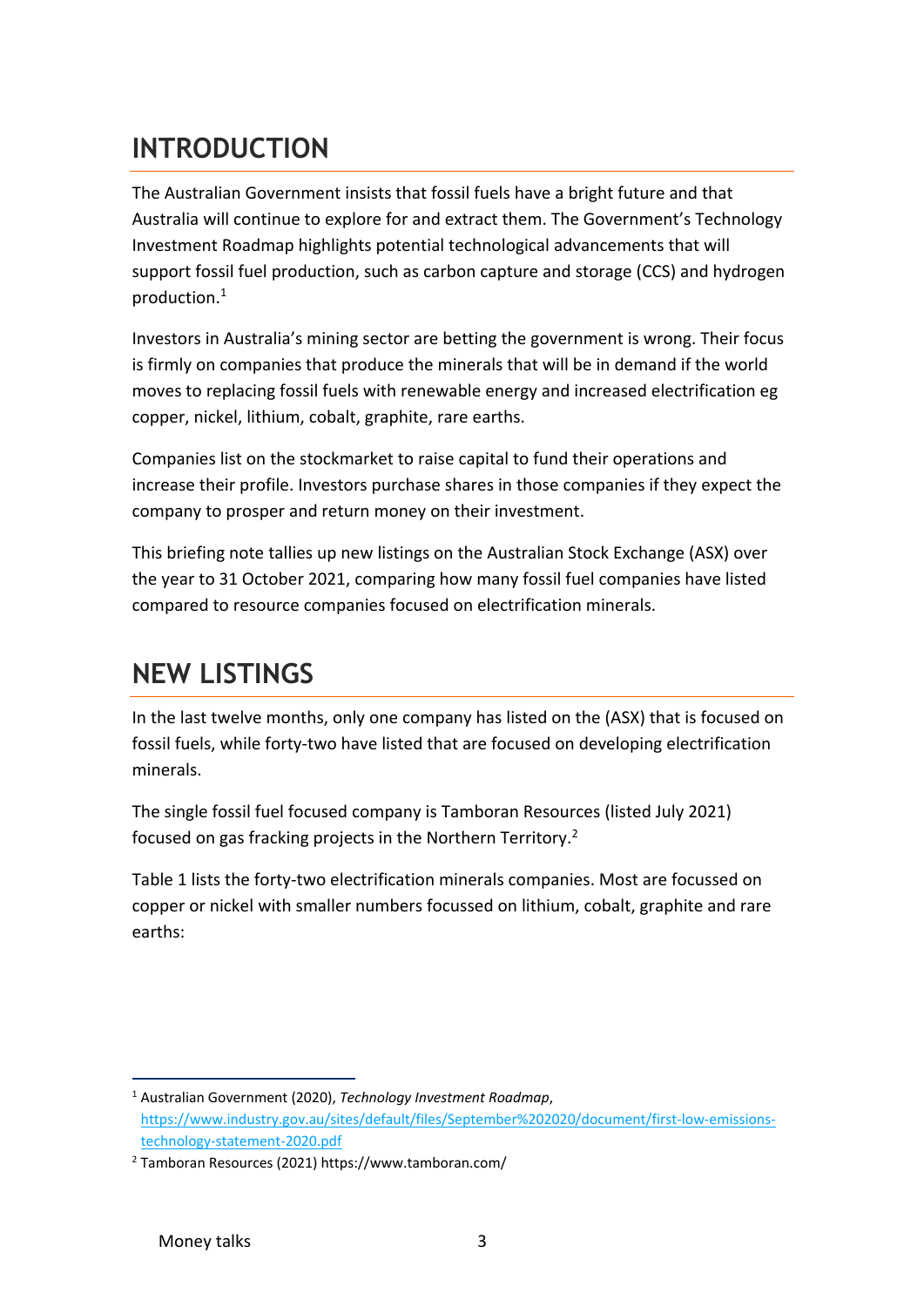|                         | <b>Listing</b> | <b>Company</b>                    |             |   |   |   |                                         |                    | Area                   |
|-------------------------|----------------|-----------------------------------|-------------|---|---|---|-----------------------------------------|--------------------|------------------------|
|                         | date           |                                   |             |   |   |   |                                         | <b>Rare Earths</b> |                        |
|                         |                |                                   | Copper      |   |   |   | Nickel<br>Lithium<br>Cobalt<br>Graphite |                    |                        |
|                         |                |                                   |             |   |   |   |                                         |                    |                        |
| 1                       | <b>Nov-20</b>  | <b>Duke Exploration</b>           | Ÿ           |   |   |   |                                         |                    | QLD, NSW               |
| 2                       |                | <b>Native Mineral Resources</b>   | Υ           | Υ |   |   |                                         |                    | WA, QLD                |
| 3                       |                | <b>Metal Hawk</b>                 |             | Y |   |   |                                         |                    | <b>WA</b>              |
| 4                       | <b>Dec-20</b>  | <b>Rincon Resources</b>           |             |   |   |   |                                         |                    | WA                     |
| 5                       |                | <b>Desert Metals</b>              | Y           | Υ |   |   |                                         |                    | <b>WA</b>              |
| 6                       | $Jan-21$       | <b>BPM Minerals</b>               |             | Υ |   |   |                                         |                    | <b>WA</b>              |
| $\overline{\mathbf{z}}$ |                | <b>Australian Gold and Copper</b> | Y           |   |   |   |                                         |                    | NSW, (WA HQ)           |
| 8                       | Feb-21         | Mamba Exploration                 | Y           | Y |   |   |                                         |                    | <b>WA</b>              |
| 9                       | $Mar-21$       | Kincora Copper                    | Υ           |   |   |   |                                         |                    | <b>NSW</b>             |
| 10                      | Apr-21         | <b>TechGen Metals</b>             | Y           |   |   |   |                                         |                    | NSW (WA HQ)            |
| 11                      | $May-21$       | <b>Black Canyon</b>               | Y           |   |   | Y |                                         |                    | <b>WA</b>              |
| 12                      |                | Qmines                            | Υ           |   |   |   |                                         |                    | <b>QLD</b>             |
| 13                      |                | Nickel X                          | Y           | Y |   |   |                                         |                    | <b>WA</b>              |
| 14                      |                | <b>Global Lithium Resources</b>   |             |   | Y |   |                                         |                    | <b>WA</b>              |
| 15                      |                | Lithium Energy                    |             |   | Y |   | Y                                       |                    | QLD, Argentina (WA HQ) |
| 16                      | $Jun-21$       | Lunnon Metals                     |             | Y |   |   |                                         |                    | <b>WA</b>              |
| 17                      |                | <b>Arcadia Minerals</b>           | Y           | Y | Y |   |                                         |                    | Namibia (WA HQ)        |
| 18                      |                | <b>Australian Rare Earths</b>     |             |   |   |   |                                         | Y                  | WA, SA                 |
| 19                      | $Jul-21$       | <b>Lode Resources</b>             | Υ           |   |   |   |                                         |                    | <b>NSW</b>             |
| 20                      |                | Askari Metals                     | Y           |   |   |   |                                         |                    | <b>WA</b>              |
| 21                      |                | 29 Metals                         | Y           |   |   |   |                                         |                    | WA, QLD, Chile         |
| 22                      |                | <b>Charger Metals</b>             | Y           | Y | Y | Υ |                                         |                    | WA, NT                 |
| 23                      |                | <b>Resources Base Limited</b>     |             |   |   |   |                                         | Y.                 | <b>VIC</b>             |
| 24                      |                | <b>Balkan Mining and Minerals</b> |             |   | Y |   |                                         |                    | Serbia                 |
| 25                      |                | <b>Western Mines Group</b>        |             | Y |   |   |                                         |                    | <b>WA</b>              |
| 26                      |                | M3 Mining                         | Y           |   |   |   |                                         |                    | <b>WA</b>              |
| 27                      | Aug-21         | <b>Cannon Resources</b>           |             | Y |   |   |                                         |                    | <b>WA</b>              |
| 28                      |                | <b>Tambourah Metals</b>           |             | Υ |   |   |                                         |                    | <b>WA</b>              |
| 29                      |                | Kuniko                            | Y           | Y |   | Y |                                         |                    | Norway (WA HQ)         |
| 30                      | $Sep-21$       | <b>Midas Minerals</b>             | Υ           | Υ |   |   |                                         |                    | WA                     |
| 31                      |                | <b>Culpeo Minerals</b>            | Υ           |   |   |   |                                         |                    | Chile (WA HQ)          |
| 32                      |                | <b>Legacy Minerals</b>            | Υ           |   |   |   |                                         |                    | <b>NSW</b>             |
| 33                      |                | <b>Copper Search Limited</b>      | Υ           |   |   |   |                                         |                    | <b>SA</b>              |
| 34                      |                | Widgie Nickel                     |             | Υ |   |   |                                         |                    | <b>WA</b>              |
| 35                      |                | <b>Revolver Resources</b>         | Y           |   |   |   |                                         |                    | <b>QLD</b>             |
| 36                      |                | Dalaroo Metals                    | Y           | Υ |   |   |                                         |                    | WA                     |
| 37                      |                | Forrestania Resources             |             | Y | Y |   |                                         |                    | <b>WA</b>              |
| 38                      | $Oct-21$       | <b>Recharge Metals</b>            | Υ           | Y |   |   |                                         |                    | <b>WA</b>              |
| 39                      |                | <b>West Cobar Minerals</b>        | Y           |   |   |   |                                         |                    | NSW (WA HQ)            |
| 40                      |                | iTech Minerals                    | Υ           |   |   |   | Υ                                       |                    | SA                     |
| 41                      |                | <b>Alvo Minerals</b>              | $\mathsf Y$ |   |   |   |                                         |                    | <b>Brazil</b>          |
| 42                      |                | NickelSearch                      |             | Υ |   |   |                                         |                    | WA                     |

#### **Table 1: Companies listing on the ASX focussed on electrification resources**

Note: Some companies listed as electrification-focussed may also target minerals not closely related to electrification, eg gold. ASX Listings from 1 October 2020 to 31 October 2021. Sources Ipowatch.com.au, company websites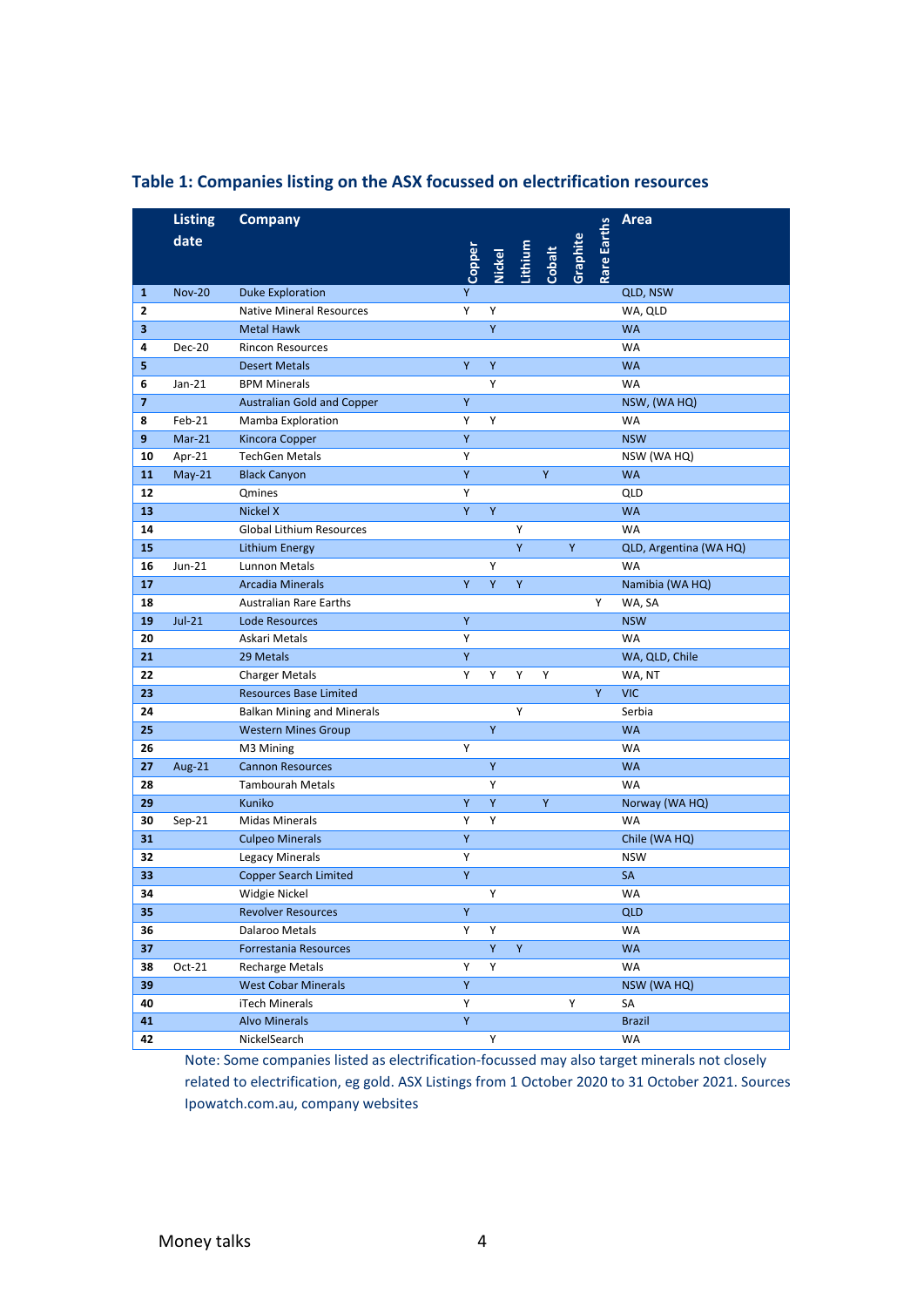The copper and nickel focus of many companies in Table 1 reflects the extent of these resources in Australia. Geoscience Australia estimates that the country has economic demonstrated resources of:

- 93 million tonnes (mt) of Copper spread across 181 deposits,
- 21mt of nickel in 95 deposits,
- 5.7mt of lithium in 11 deposits and
- $\bullet$  1.4 mt of cobalt.<sup>3</sup>

To put this in context, in 2020 the world consumed 25mt of copper, 2.4 mt of nickel and 0.5 mt of lithium. 4

The single listing of a fossil fuel company occurs despite recent high prices. Coal prices have been at all time highs and gas prices at ten year highs.<sup>5</sup> Furthermore, there are none planning to in the immediate future as reflected by the ASX's list of upcoming listings.<sup>6</sup> Investors appear to see the price rises as temporary and the long term future for new fossil fuel companies as unattractive.

It is possible that the nature of electrification mineral-focused companies makes them more likely to list on the ASX than fossil fuel companies and that the patterns of listings shown above is not reflective of a large shift. Comparison over time is difficult as data access is limited.

However, some insight into this question can be found by looking at companies that listed in 2011 and are still listed today. Some companies may have delisted,<sup>7</sup> changed their business focus or merged with other companies, meaning this is not a perfect comparison. Nonetheless of the companies listed in 2011 that are still listed today, six are focussed on developing fossil fuels versus ten on electrification minerals.<sup>8</sup> This

<sup>3</sup> Geoscience Australia (2020) *Australia's Identified Mineral Resources 2020*, p10, <https://www.ga.gov.au/scientific-topics/minerals/mineral-resources-and-advice/aimr>

<sup>4</sup> Australian Government (2020), *Resources and Energy Quarterly September 2021,* [https://publications.industry.gov.au/publications/resourcesandenergyquarterlyseptember2021/docu](https://publications.industry.gov.au/publications/resourcesandenergyquarterlyseptember2021/documents/Resources-and-Energy-Quarterly-September-2021.pdf) [ments/Resources-and-Energy-Quarterly-September-2021.pdf](https://publications.industry.gov.au/publications/resourcesandenergyquarterlyseptember2021/documents/Resources-and-Energy-Quarterly-September-2021.pdf) 

<sup>5</sup> Trading Economics (2021) *Natural gas*, [https://tradingeconomics.com/commodity/natural-gas,](https://tradingeconomics.com/commodity/natural-gas) Trading Economics (2021) *Coal*[, https://tradingeconomics.com/commodity/coal,](https://tradingeconomics.com/commodity/coal) (accessed 25 Nov 2021)

<sup>6</sup> ASX (2021), *Upcoming floats and listings*, [https://www2.asx.com.au/listings/upcoming-floats-and](https://www2.asx.com.au/listings/upcoming-floats-and-listings)[listings](https://www2.asx.com.au/listings/upcoming-floats-and-listings) (accessed 11 November 2021)

 $<sup>7</sup>$  Delisted means the company is not listed on the stockmarket anymore. This could be because the</sup> company has closed down, went bankrupt or become a private company.

<sup>8</sup> ASX (2021) *Company Directory*[, https://www2.asx.com.au/markets/trade-our-cash-market/directory.](https://www2.asx.com.au/markets/trade-our-cash-market/directory) Company websites.